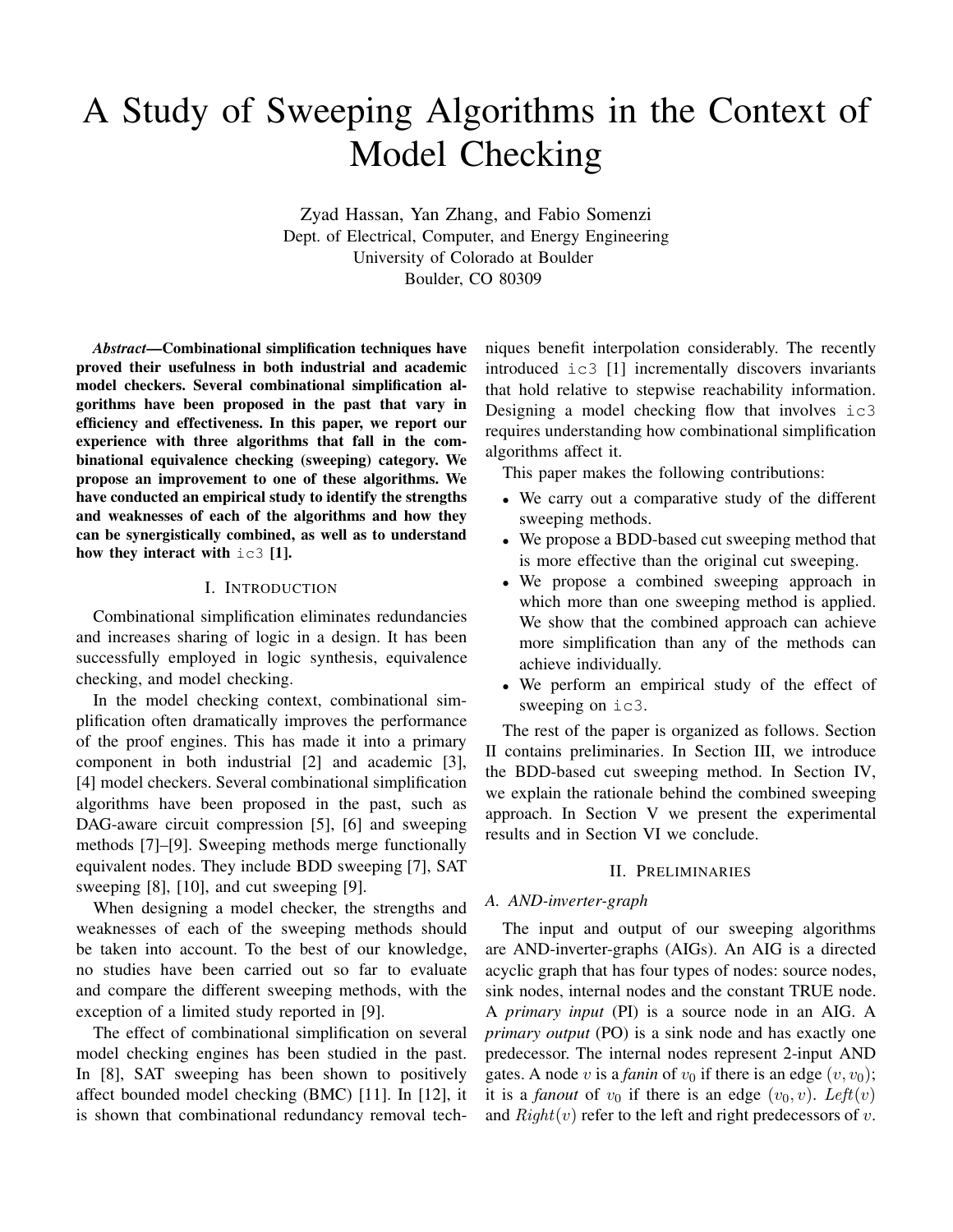$Fanniv)$  and  $Fanout(v)$  denote the fanins and fanouts of node v. An edge in an AIG may have the *INVERTED* attribute to model an inverter. The Boolean function of a PI is a unique Boolean variable. For an edge, it is the function of its source node if the edge does not have the INVERTED attribute, and the complement otherwise. For an internal node, it is the conjunction of the functions of its incoming edges. The Boolean function of a PO is that of its incoming edge.

A *path* from node a to b is a sequence of nodes  $\langle v_0, v_1, v_2, \ldots, v_n \rangle$ , such that  $v_0 = a, v_n = b$  and  $v_i \in \text{Fann}(v_{i+1}), 0 \leq i < n$ . The *height* of a node v,  $h(v)$ , is the length of the longest path from a PI to v. The *fanin (fanout) cone* of node v is the set of nodes that have a path to (from) v. Two nodes are *functionally equivalent (complementary)* if they represent the same (complementary) Boolean function(s). Functionally equivalent (complementary) nodes can be merged transferring the fanouts of the redundant nodes to their representative. To simplify our presentation, in what follows we deliberately ignore detection of complementary functions.

# *B. BDD Sweeping*

BDD sweeping identifies two nodes as equivalent if they have the same BDD representation. The original algorithm of Kuehlmann and Krohm [7] works in two stages: equivalence checking and false negative detection. In the first stage, it builds BDDs for each node and merges nodes having the same BDD. The algorithm introduces an auxiliary BDD variable (cut point) for each node that has been merged, which potentially leads to false negatives. In the second stage, it takes the BDDs of the output functions and for each of them, replaces the auxiliary variables with their driving functions. The algorithm is complete in the sense that it can find all the equivalences in the circuit given a sufficiently large limit on the BDD sizes. However, a large limit often hurts efficiency. In this paper, we intend to use BDD sweeping in conjunction with SAT sweeping which is complete and avoids inherent BDD inefficiencies [8]. For that, we employ a version of BDD sweeping that is incomplete yet faster than the original.

The algorithm we adopt iterates the following steps on each node  $v$  of the AIG in some topological order. It builds a BDD for  $v$  and checks if there exists another node that has the same BDD. If so, it merges these two nodes and continues. Otherwise, if the BDD size exceeds a given threshold, the algorithm introduces an auxiliary BDD variables for  $v$  to be used in place of the original BDD when dealing with the fanouts of  $v$ . An important point is that the original BDD is kept for equivalence checking, but is not used to produce new BDDs. The algorithm is complete if the threshold is so large that no auxiliary variable is introduced. In practice, however, this can be prohibitive.

## *C. SAT Sweeping*

The advancements in SAT solver technology over the past two decades has proliferated SAT-based reasoning methods. SAT sweeping is one such method proposed by Kuehlmann [8] for combinational redundancy identification. SAT sweeping queries the SAT solver to prove or refute the equivalence of two nodes in the circuit. The basic SAT sweeping algorithm works as follows. First, the circuit is simulated with random inputs, and candidate equivalence classes are formed, where nodes having the same simulation values are placed together. Next, for each two nodes belonging to the same class, the SAT solver is queried for their equivalence. If the SAT solver reports they are equivalent, one of them is merged into the other. Otherwise, the counterexample provided is simulated to break this equivalence class, and possibly rule out other candidate equivalences as well. This process is repeated until a resource limit is reached, or until all classes become singletons, indicating the absence of further equivalences.

In our implementation of SAT sweeping, several heuristics were applied. We mention each of them briefly.

*1) Simulating Distance-1 Vectors:* This heuristic was proposed in [13]. Instead of just simulating the counterexample to equivalence derived by the SAT solver, all distance-1 vectors, that have a single bit flipped, are simulated as well. Only the bits corresponding to the inputs that are in the fanin cone of the two nodes being checked for equivalence are flipped. We have found this heuristic to be very effective in practice. In [13], this process is repeated for vectors that were successful in breaking up equivalence classes until convergence. In our implementation, we only simulate the distance-1 vectors for the original counterexample: for the benchmark suite we experimented with, recurring on successful vectors is too expensive for the number of refinements it achieves.

*2) Clustering:* Simulating distance-1 vectors often results in considerable refinement of the equivalence classes. This is desirable, since an equivalence class is often broken up more cheaply by simulation than by the SAT solver. Moreover, we have observed that with distance-1 vector simulation, it becomes very likely that nodes remaining in an equivalence class are indeed equivalent. Therefore, rather than checking the equiva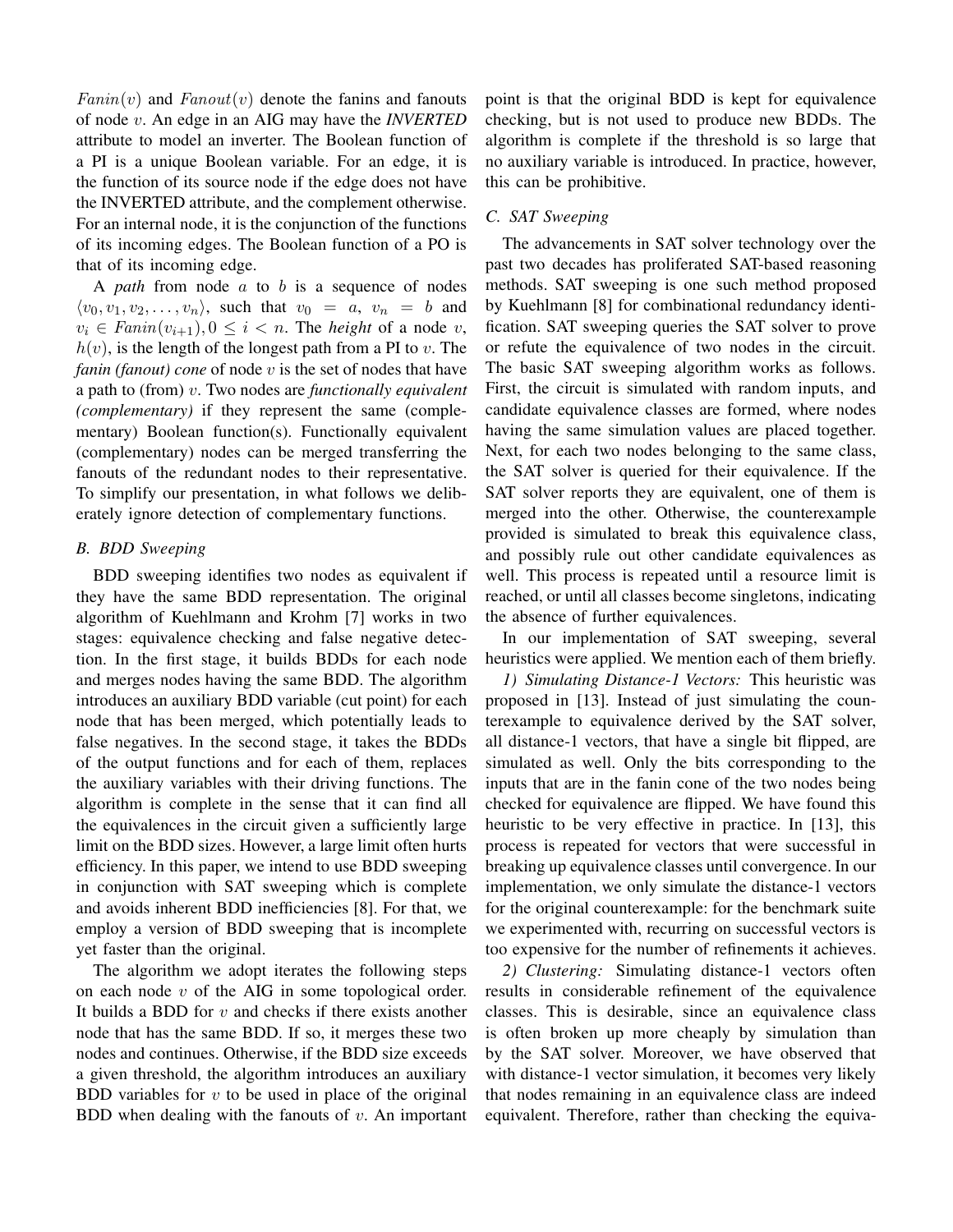lence of two nodes at a time, we check the equivalence of all nodes in an equivalence class using a single SAT query. If they are all indeed equivalent, we find that using a single SAT query rather than  $n - 1$  queries where n is the number of nodes in the class.

*3) Height-Based Merging:* When two nodes are proved equivalent, we merge the node with a larger height into the one with a smaller height, instead of merging based on a topological order as in [13]. The intuition being that a node having a larger height often has a larger fanin cone, which suggests that merging it would lead to a larger reduction. Nodes coming later in a topological order do not necessarily have a larger height than nodes coming earlier.

#### *D. Cut Sweeping*

Cut sweeping [9] is a fast yet incomplete approach for combinational equivalence checking. It iteratively computes cuts for each AIG node and compares the functions associated to the cuts.

A *cut* is defined with respect to an AIG node, called *root*. A cut  $C(v)$  of root v is a set of nodes, called *leaves*, such that any path from a PI to v intersects  $C(v)$ . A cutset  $\Phi(v)$  consists of several cuts of v. For cut-sets  $\Phi(v_1)$ and  $\Phi(v_2)$ , the *merge operator*  $\otimes$  is defined as

$$
\Phi(v_1) \otimes \Phi(v_2) = \{C_1 \cup C_2 \mid C_1 \in \Phi(v_1), C_2 \in \Phi(v_2)\} \quad .
$$
\n(1)

Assume  $k \geq 1$ . A *k-feasible* cut is a cut that contains at most  $k$  leaves. A  $k$ -feasible cut-set is a cut-set that contains only k-feasible cuts. The k-merge operator,  $\otimes_k$ , creates only k-feasible cuts. *Cut enumeration* recursively computes all k-feasible cuts for an AIG. It computes the  $k$ -feasible cut-set for a node  $v$  as follows:

$$
\Phi(v) = \begin{cases} \{\{v\}\} & v \in PI \\ \{\{v\}\} \cup \Phi\left(Left(v)\right) \otimes_k \Phi\left(Right(v)\right) & v \in AND \\ (2) & \end{cases}
$$

where *PI* and *AND* refer to the set of PIs and 2-input AND gates respectively. Note that cuts are not built for POs because they are never merged.

The function of a cut is the Boolean function of the root in terms of the leaves. It can be represented in different ways, for instance, using bit vectors or BDDs. Two cuts are equivalent if their cut functions are equal. Hence, two nodes are functionally equivalent if their cutsets contain equivalent cuts.

Cut sweeping is parametrized by  $k$  and  $N$ , the maximum cut size and the maximum cut-set size, respectively. For each node  $v$  in some topological order of the AIG, the algorithm builds a k-feasible cut-set  $\Phi(v)$ . Each cut in  $\Phi(v)$  is associated with a truth table. Next, it searches for a node equivalent to  $v$  by looking for a cut equivalent to some cut in  $\Phi(v)$ . If it succeeds, the two nodes are merged. Otherwise, a heuristic is applied to prune  $\Phi(v)$ to at most  $N$  cuts. After pruning, the algorithm stores  $\Phi(v)$  as the cut-set of v and builds a cross-reference between each of its cuts and  $v$ .

The heuristic for pruning, which we call the *quality heuristic*, computes a value  $q$  for each cut:

$$
q(C) = \sum_{n \in C} \frac{1}{|Fanout(n)|} \tag{3}
$$

The cuts with the smallest values of  $q$  are kept. The intuition of the quality heuristic is two-fold. First, it tries to localize the equivalence and thus favors smaller cuts. Second, it normalizes cuts by attempting to express them with the same set of variables. The chosen variables are those that have a large fanouts, i.e., that are shared by many other nodes.

A good truth-table implementation is critical to the performance of cut sweeping. In [9], truth tables are implemented as bit vectors. An advantage of bit vectors is the constant-time cost of Boolean operations. On the other hand, bit interleaving is required to extend the bit vectors to the same length so that the corresponding bits represent the same minterm<sup>1</sup>.

## III. BDD-BASED CUT SWEEPING

Representing functions having a small number of inputs using bit vectors is very efficient. However, the number of bits required grows exponentially with the number of variables, which can easily lead to memory blow-up. As an alternative, BDDs, which are more suitable for large functions, can also be used to represent cut functions. Furthermore, the strong canonicity of BDDs makes it trivial to check for equivalence. The use of BDDs also enables a heuristic which we describe below.

The proposed algorithm differs from the original one in two aspects. First, we introduce a new parameter s, the maximum size of a BDD, to replace  $k$ . That is, instead of k-feasible cuts, we keep cuts whose functions contain at most s BDD nodes. Node count, as opposed to number of inputs, is a more natural characterization of BDD size.

The second difference comes from the pruning heuristic. We define the height  $h$  of a cut  $C$  as the average height of its nodes:

$$
h(C) = \sum_{v \in C} \frac{h(v)}{|C|} \tag{4}
$$

<sup>1</sup>A good reference of bit-interleaving can be found at http:// graphics.stanford.edu/<sup>∼</sup>seander/bithacks.html.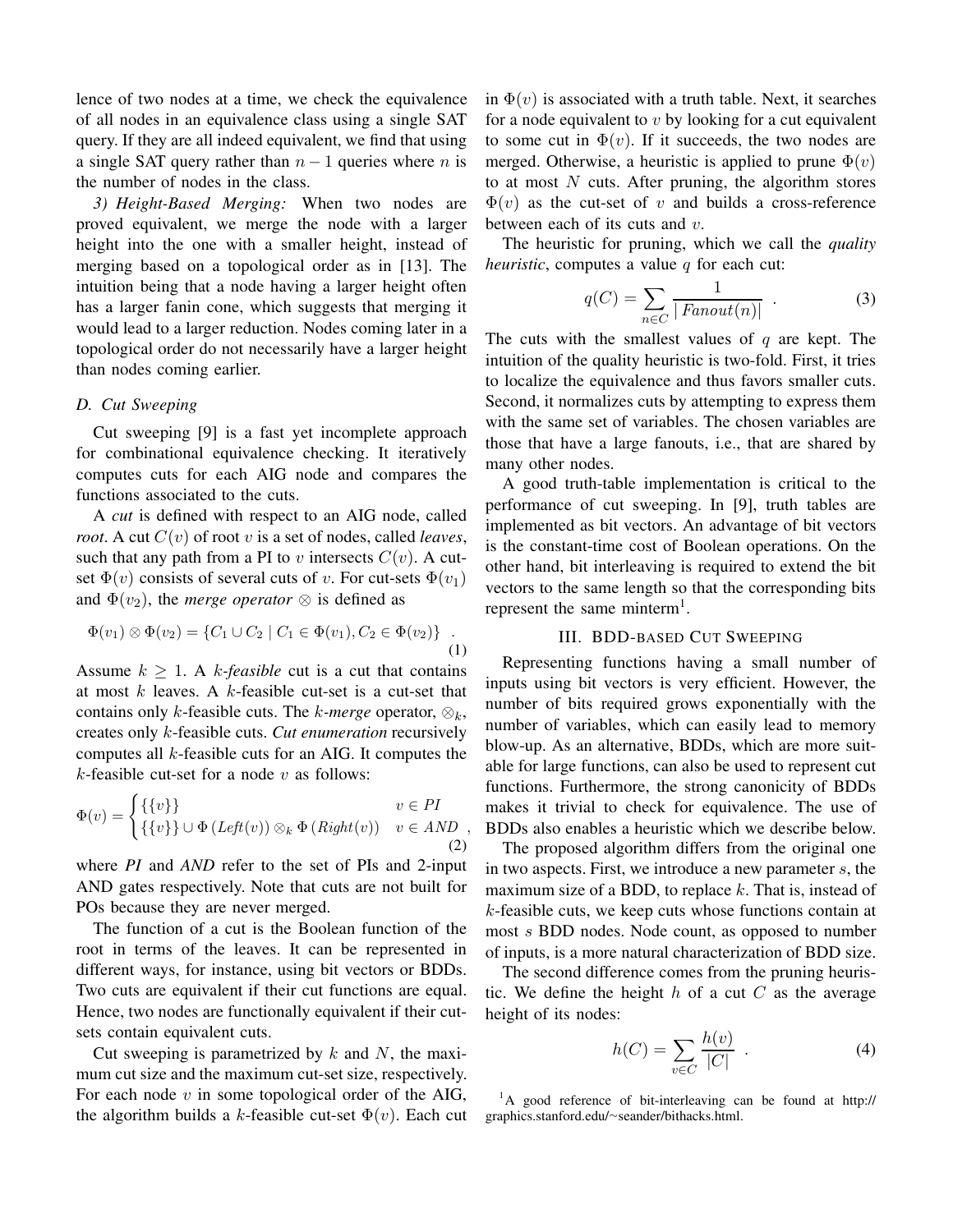A smaller  $h$  indicates that the leaves in the cut are closer to the PIs. The *height heuristic* keeps at most N cuts choosing the ones with smallest values of h.



Fig. 1. Two implementations of a 4-input AND gate

A motivating example for the new heuristic is in Figure 1, which shows two different 4-input AND gates. Nodes  $a, b, c$ , and  $d$  are PIs. Nodes  $p, q, r$ , and  $s$  are internal nodes. Nodes  $f$  and  $g$  can only be merged if their cut-sets both contain  $\{a, b, c, d\}$ . However, if the internal nodes have many more fanouts than the PIs, the quality heuristic may select cuts containing the internal nodes instead, causing the merge to be missed.

As mentioned before, the quality heuristic tries to normalize the cuts on certain "attractors." This reduces the possibility that equivalent functions are represented differently. However, this might also lead to the loss of the opportunity to find equivalences that cannot be expressed by those "attractors," as in Figure 1.

On the other hand, the height heuristic tries to push the cut boundary as far as possible. A supporting argument is that, if a node is employed in equivalent cuts, then replacing it with its predecessors preserve equivalence. Furthermore, new merges that are otherwise undiscoverable (consider other equivalences that require  $a$  and  $b$  in the above example) may be found. The height heuristic does not attract cuts to certain nodes, which may result in different cuts for equivalent nodes. As shown in the experiments, the effectiveness of the height heuristic reduces as the height of nodes increases.

The two heuristics have their own strengths and weaknesses. A natural question is whether it is possible to combine them to benefit from their individual strengths. We can choose a few cuts with each heuristic. This may lead to more merges but may also worsen the efficiency if it significantly increases the number of cuts. To prevent such an increase, a combined heuristic only records height cuts for the lower nodes, while it keeps both types of cuts for the others.

There is some connection between cut sweeping with each of the two heuristics and BDD sweeping. With the height heuristic, cut sweeping tries to build cuts as large as possible, as BDD sweeping does. However, BDD sweeping can store cuts that exceed the threshold while cut sweeping only keeps those below the threshold. The quality heuristic tries to attract cuts on certain nodes, which is similar to the placement of auxiliary variables in BDD sweeping. Nevertheless, the number of "attractors" in the quality heuristic tends to be much larger than in BDD sweeping.

# IV. COMBINING SWEEPING METHODS

The idea of combining several simplification algorithms is not new. Many existing model checkers iterate several simplification algorithms before the problem is passed to the model checking engines. However, we are unaware of any studies that have been carried out to identify the best way they could be combined. In this section we attempt to give general guidelines to which a combined approach should adhere. We support our claims by empirical evidence collected in the experiments reported in Section V.

The problem we address is as follows: given a time budget for combinational simplification, how should it be allotted to the different algorithms? The sweeping algorithms discussed in previous sections vary in their completeness and speed, with cut sweeping being the most incomplete method yet the fastest of the three methods, SAT sweeping being a complete, yet the slowest, and BDD sweeping lying in between, both in terms of completeness and speed.

Possible solutions include allocating the whole time budget to a single algorithm, or dividing it among two or more algorithms. The fact that some methods are better in approaching certain problems than others, suggests that more than one method should be applied. If two or more methods are to be applied in sequence, the intuition suggests that the lower effort methods should precede the higher effort ones. The advantages of doing so are two-fold. First, although the higher-effort methods are likely to discover the merges that a lower-effort method discovers, in general, it will take them more time to do so. Second, preceding higher-effort methods by lowereffort methods is beneficial in having them present a smaller problem that is easier to handle.

Finally, the percentages of total time that should be allotted to each of the methods to yield the maximum possible reduction is studied in Section V.

## V. RESULTS

The experiments are divided into three parts. The first part compares different variations of the cut sweeping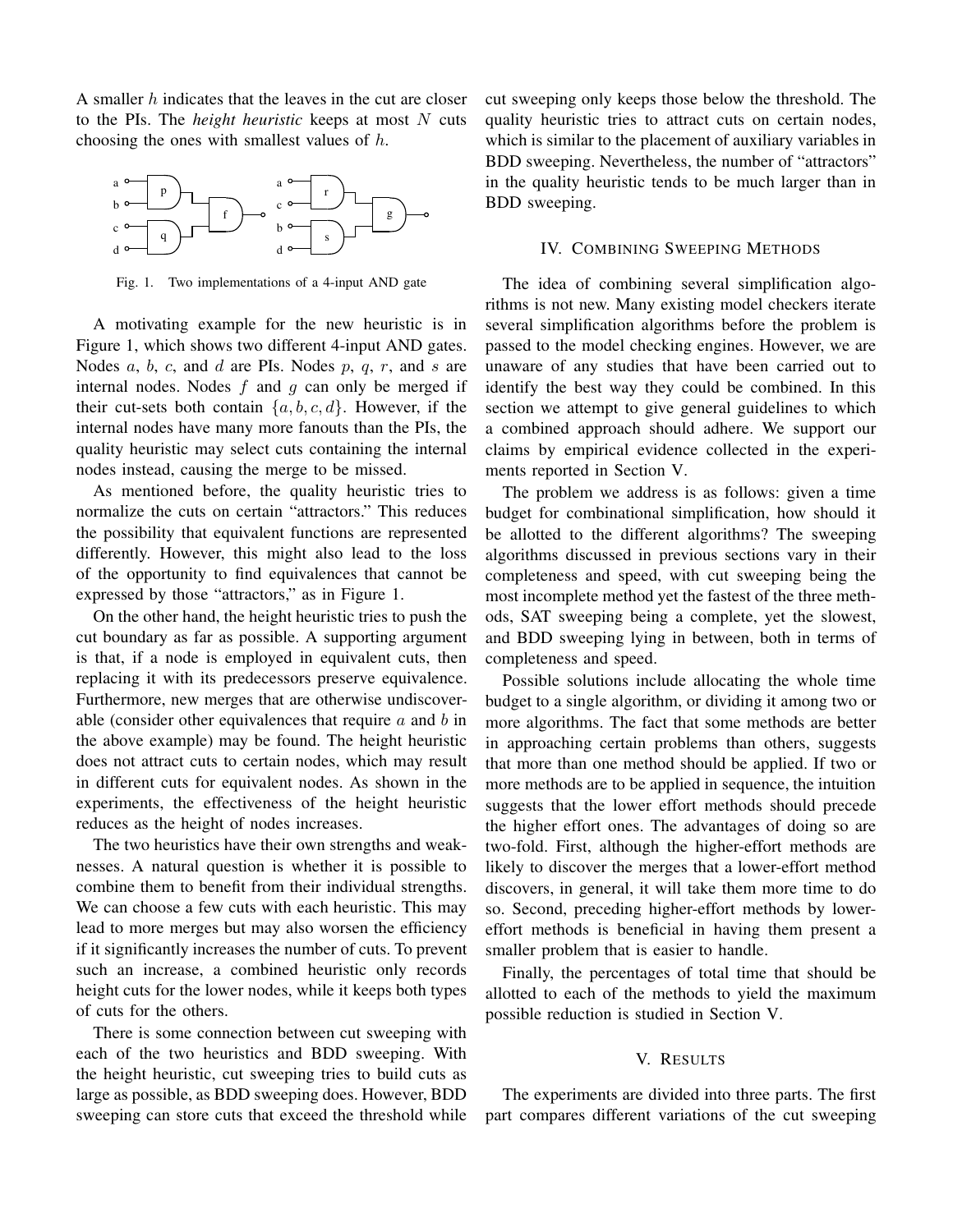algorithm. The second part shows the results of the combined sweeping methods, and the third part is concerned with the effect of sweeping on  $\text{ic}3^2$ .

We use the benchmark set from HWMCC'10 [14], a set of 818 benchmarks in total. The experiments are run on a machine with a 2.8GHz Quad-Core CPU and 9GB of memory. We use CUDD [15] as our BDD package for all the BDD-related algorithms.

## *A. BDD-based Cut Sweeping*

Variations of cut sweeping are applied to the HWMCC'10 benchmark set. The differences between variations are two-fold. First, either the number of variables,  $k$ , or the number of BDD nodes,  $s$ , is used to drop over-sized cuts. Second, we experiment with several heuristics for pruning cut-sets: the quality heuristic, the height heuristic, and two combined heuristics. The naive combined heuristic ("combined-1") chooses one cut based on the height heuristic and the others based on the quality heuristic. The other heuristic ("combined-2") sets a threshold on the node height (350 in our experiments). For nodes that are below the threshold, it only keeps a height cut. For higher nodes, it produces cut-sets consisting of a height cut and two quality cuts. We denote a method by a  $k$  or an  $s$  followed by the the heuristic name. All the variations use BDDs to represent the cut functions.

The results are shown in Table I; they are aggregated over the 818 benchmarks. Based on experiments, both the threshold of BDD sweeping and  $s$  in BDD-based cut sweeping are set to 250. The total number of AIG nodes before sweeping is 7.22M. "Final" is the size of AIGs after sweeping. "Generated" and "Kept" are the number of cuts generated and kept by the corresponding methods. For an individual benchmark, its "height" is the average height of all merged cuts. The "Height" column is computed by taking the average of the "height" of all the benchmarks. A smaller value indicates that more merges are found by cuts that are close to the PIs. Note that since we use BDDs, the results in terms of efficiency of bit-vectors based methods may not be as good as in [9]. Therefore, when dealing with them, we just compare the effectiveness.

Results indicate that the resulting AIGs are consistently smaller with  $s$  than with  $k$ . There are a few interesting observations. First, the ratios GeneratedCuts/Merge and KeptCuts/Merge are improved significantly with s. This means that with s, each cut has a larger chance of resulting in a merge.

Second, while "k-quality" and "k-combined-1" have very close sweeping times, the latter achieves 19.8% more merges. Furthermore, the decrease in the "Height" column reveals that the height cuts indeed lead to merges. Although "s-quality" is more effective than the two above methods, it is less efficient due to the larger cut sizes.

For the methods with  $s$  (excluding "s-quality"), we observe that "s-height  $N = 1$ " is the fastest and produces a good number of merges. Increasing the number of height cuts to two triples the run time without gaining many more merges. Comparing it with "s-combined-1", an improvement on the merges is shown by the latter. This indicates that maintaining one height cut and one quality cut works better than two height cuts. For "scombined-2", the number of merges is between the two above methods, but with lower run time. Furthermore, the numbers of generated cuts and kept cuts are even comparable to "s-height  $N = 1$ ". That is, even though we keep three cuts for those nodes with height larger than 350, on average we compute only a few percent more cuts than we do in the case of one cut per node.

The "Height" values of the three methods confirm the assumption made in Section III: most merges produced by the height heuristic come from cuts close to the PIs. When the two heuristics are combined, a significant increase on the "Height" value is observed. In Figure 2, we show the number of merges found by "s-height  $N = 1$ " and "s-combined-2" on nodes within different height ranges. The plot is normalized to "k-quality" and has bin size of 50, i.e., a point at  $(2, 1)$  indicates that the method finds the same number of merges as "k-quality" for nodes with height from 100 to 149. Obviously, the height heuristic works better on smaller height nodes, while the quality heuristic catches more on larger height ones. The combined heuristic takes the advantage of both and produces an even better profile on nodes with larger heights. Note that although the height heuristic works worse on the nodes with larger heights, it can still get more merges. This may be due to the fact that in this benchmark set, a large percent of equivalences are located at lower heights.

In our setup, cut sweeping is intended for usage as a fast method. Thus we consider "s-height  $N = 1$ " and "s-combined-2" to be the best variants. Compared to BDD sweeping, those two variants are faster because they create fewer BDD nodes than BDD sweeping, but are less effective since BDD sweeping may keep BDDs

<sup>2</sup>Detailed results for first and second parts can be found at http: //eces.colorado.edu/<sup>∼</sup>hassanz/sweeping-study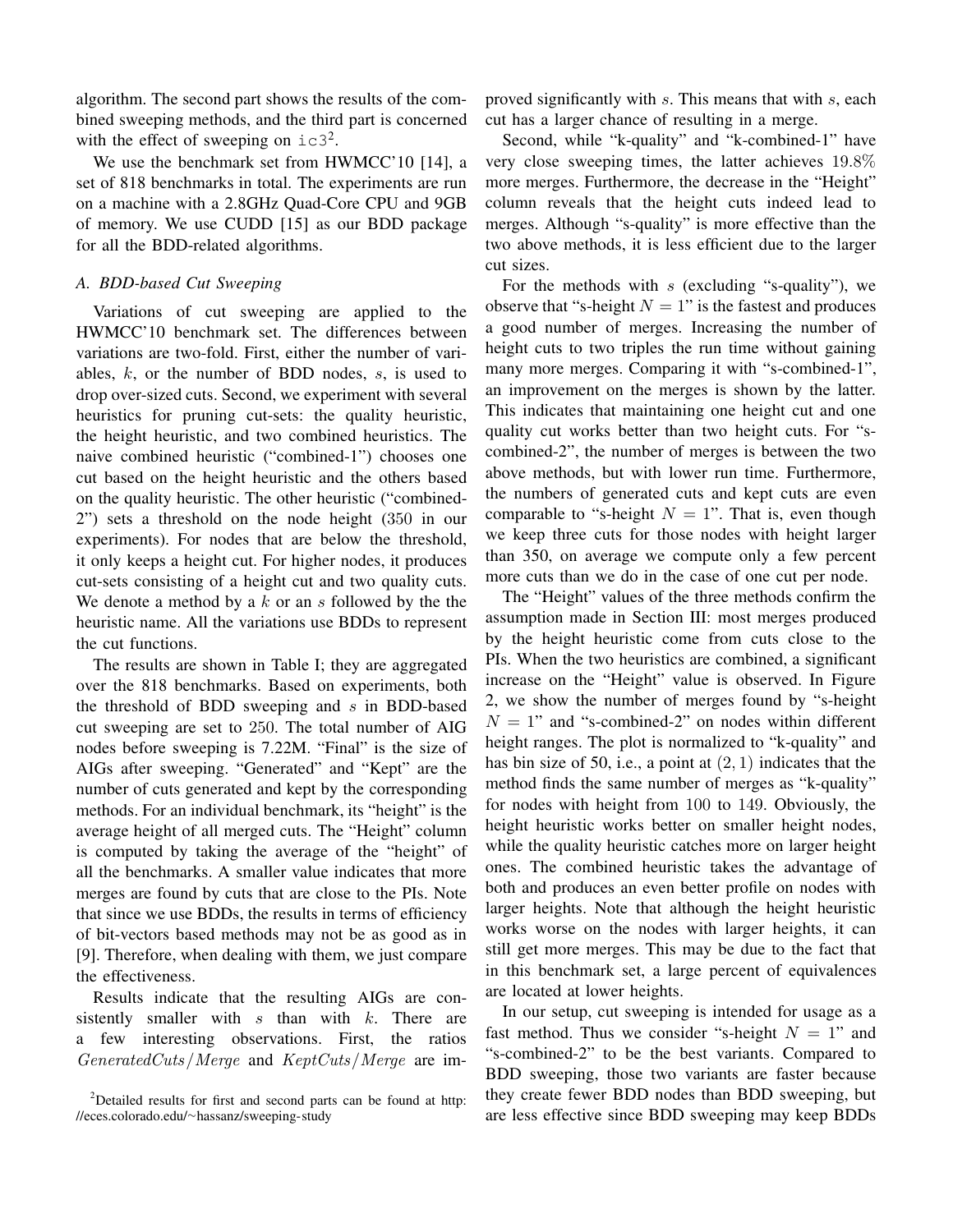TABLE I RESULTS OF CUT SWEEPING, BDD SWEEPING AND SAT SWEEPING ON THE HWMCC'10 SET. BY DEFAULT,  $k = 8$  and  $s = 250$ .

| Method               | Final $(\times 10^6)$ | Merges $(\times 10^5)$ | Time $(s)$ | Generated $(\times 10^7)$ | Kept $(\times 10^7)$ | Height |
|----------------------|-----------------------|------------------------|------------|---------------------------|----------------------|--------|
| k-quality $N = 5$    | 6.82                  | 2.62                   | 123.26     | 5.83                      | 1.92                 | 10.20  |
| k-combined-1 $N = 5$ | 6.75                  | 3.14                   | 129.64     | 5.84                      | 1.90                 | 8.57   |
| s-quality $N = 5$    | 6.71                  | 3.31                   | 536.75     | 7.63                      | 2.32                 | 12.11  |
| s-height $N = 1$     | 6.55                  | 4.07                   | 58.99      | 1.07                      | 0.54                 | 3.19   |
| s-height $N=2$       | 6.51                  | 4.20                   | 181.52     | 2.18                      | 0.99                 | 2.94   |
| s-combined-1 $N = 2$ | 6.48                  | 4.42                   | 181.21     | 2.29                      | 1.02                 | 12.86  |
| s-combined-2         | 6.52                  | 4.28                   | 74.64      | 1.10                      | 0.54                 | 12.72  |
| <b>BDD</b> Sweeping  | 6.34                  | 5.61                   | 112.74     |                           |                      |        |
| <b>SAT</b> Sweeping  | 6.10                  | 6.37                   | 2149.4     |                           |                      |        |



Fig. 2. Number of merges on nodes within different height ranges

that exceed the threshold.

## *B. Combined Sweeping Methods*

In this section, we show experimental evidence that supports the guidelines of combining sweeping methods presented in Section IV. In particular, we try several possibilities of allotting the budget to the different sweeping algorithms with the purpose of identifying empirically if they should be combined, and if so, in which way. In what follows we use the "s-height  $N = 1$ " variant of cut-sweeping since it is the fastest, and we simply refer to it as cut sweeping.

In our combined approach, SAT sweeping is always run last since it is the only complete method of the three, and should thus be given whatever time is left to find equivalences not discovered by the other methods. Also, the time not used by any of the preceding methods is passed to SAT sweeping. For instance, if cut sweeping is given a time budget of 4 seconds and only uses 3 of them, SAT sweeping gets to run for one extra second.

We compare the reduction measured in terms of the number of AIG nodes removed, and the total time

spent in sweeping. Data are aggregated over the 818 benchmarks. The base case for our comparisons is the pure SAT sweeping case in which SAT sweeping gets the whole budget. The time budget used in our study is 10 seconds.

We consider the following policies: (a) allocating the budget to two methods, (b) allocating it to three methods, and (c) allocating the whole budget to SAT sweeping. For (a) and (b), we consider all the different permutations of assigning integer time values to each method, such that they sum up to 10 seconds. Note that if a sweeping algorithm times out, what it has achieved thus far is used in what follows. In all cases, a set of lightweight sequential simplification algorithms are applied before sweeping. This set of algorithms includes coneof-influence reduction, stuck-at-constant latch detection, and equivalent latch detection. The total number of AIG nodes for all 818 benchmarks measured after the sequential simplification step is 6.1M.

Results are presented in Table II. The first column lists the methods, where the number before each sweeping method indicates the number of seconds given to it. The second column shows the number of AIG nodes removed. The third column shows the total time spent in sweeping. The methods are listed in order of decreasing reduction. The last row is for pure SAT sweeping. We only show the best three setups in terms of reduction for each of the possible orders of the method sequences.

Several observations can be made. First, when it comes to running two methods in sequence, BDD sweeping combined with SAT sweeping outperforms cut sweeping combined with SAT sweeping. The method that achieves maximum reduction (8 seconds of BDD sweeping followed by 2 seconds of SAT sweeping) removes 56K more nodes than pure SAT sweeping (7.7% more reduction). Second, more reduction is achievable by running three methods in sequence. As suggested in Section IV, ordering the methods by increasing effort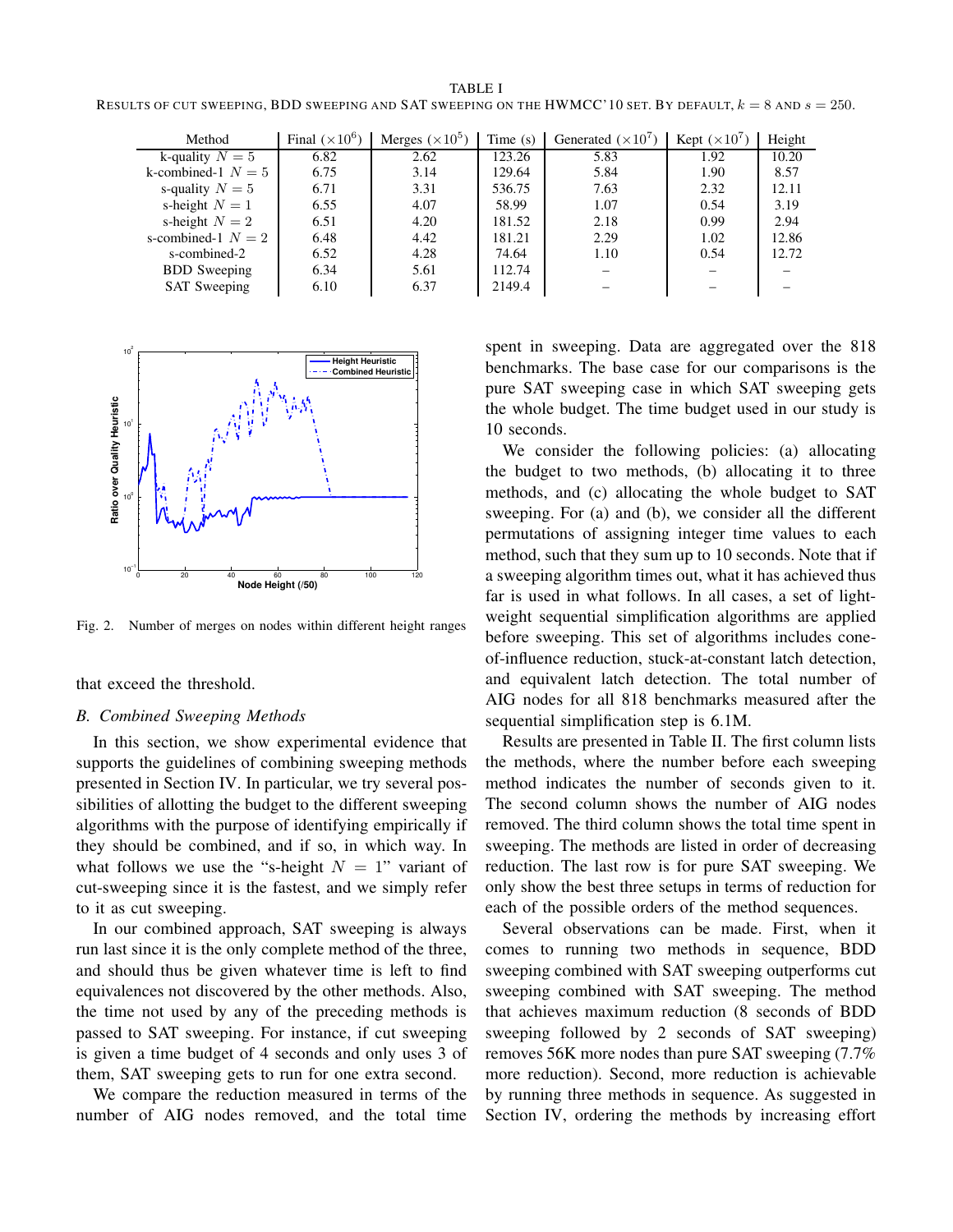Method Reduction Total Sweeping Time (s) 4 Cut, 5 BDD, 1 SAT 801,932 518<br>2 Cut, 5 BDD, 3 SAT 801,137 516 2 Cut, 5 BDD, 3 SAT 6 Cut, 3 BDD, 1 SAT 801,119 522 4 BDD, 1 Cut, 5 SAT | 794,052 | 517 8 BDD, 1 Cut, 1 SAT 793,921 515<br>7 BDD, 2 Cut, 1 SAT 793,814 519 7 BDD, 2 Cut, 1 SAT 793,814 519 8 BDD, 2 SAT 793,226 1 500 7 BDD, 3 SAT 793,068 503<br>5 BDD, 5 SAT 792,797 508 5 BDD, 5 SAT 1 Cut, 9 SAT 772,563 512<br>6 Cut, 4 SAT 771,070 513 6 Cut, 4 SAT 771,070 513 3 Cut, 7 SAT 769,483 511 10 SAT 736,594 619

TABLE II EFFECT OF BUDGET ALLOCATION ON REDUCTION.

(or equivalently by increasing degree of completeness) achieves more reduction than otherwise. Here, the best method (4 seconds, 5 seconds, and 1 second for cut, BDD and SAT sweeping, respectively), has an edge of 65K nodes over pure SAT sweeping (about 8.9% more reduction). Third, in terms of sweeping time, it is clear that a large drop occurs  $(> 100$  seconds) when two or three methods are combined versus pure SAT sweeping, which is due to the often smaller time needed by BDD and cut sweeping to discover equivalences than SAT sweeping. Given an overall model checking budget, smaller sweeping time allows more time for the model checking engine, which is desirable.

The question of whether such difference has a considerable effect on the performance of the model checking engine is answered in the next section.

#### *C. Effect on* ic3

The recently developed model checking algorithm, ic3 [1], has been regarded as the best standalone model checking algorithm developed up till now [16]. As the interaction of combinational simplification methods with different model checking algorithms has been studied in the past, we here aim to study how they interact with ic3. In particular, we would like to empirically find out if ic3 benefits from preprocessing the netlist with a simplification algorithm or not, and if it does, how sensitive it is to the magnitude of reductions achieved through simplification.

In the first experiment, we compare two runs of  $i \in 3$ , one that is preceded by SAT sweeping, and one that is not. The experimental setup is as follows. A total timeout of 10 minutes is used. The budget for SAT sweeping is 10 seconds. The light-weight sequential simplification algorithms referred to in Section V-B are applied once in the no-sweeping case, and twice (before

TABLE III EFFECT OF SWEEPING ON ic3'S PERFORMANCE.

|         | <b>Solves</b> | Solves    | Runtime (s) | Runtime (s) |
|---------|---------------|-----------|-------------|-------------|
| Seed    | (No           | (With     | (No         | (With       |
| Index   | Sweeping)     | Sweeping) | Sweeping)   | Sweeping)   |
|         | 693           | 698       | 96,297      | 91,762      |
| 2       | 689           | 699       | 95,629      | 90.341      |
| 3       | 691           | 699       | 95,050      | 92.714      |
| 4       | 696           | 697       | 93,691      | 91,141      |
| 5       | 693           | 698       | 95,007      | 89,656      |
| 6       | 690           | 695       | 96.270      | 91,559      |
| 7       | 693           | 699       | 94.784      | 92,056      |
| 8       | 690           | 701       | 94.351      | 90.837      |
| 9       | 693           | 693       | 95.491      | 92,847      |
| 10      | 690           | 693       | 95,124      | 93,048      |
| Average | 691.8         | 697.2     | 95,169      | 91.596      |

and after sweeping) in the sweeping case. We compare the number of solves, and the aggregate runtime among all benchmarks.

It is important to note that the ic3 algorithm has a random flavor. In particular, the order by which generalization (dropping literals) is attempted is randomized. Also, since the algorithm is SAT-based, randomization occurs in the SAT solver decisions. To have reliable experimental results, each experiment is repeated with 10 different seeds, and the results are averaged over the different seeds.

Results are shown in Table III. The first column shows the seed index, the second and third columns show the number of solves without and with sweeping, and the fourth and fifth columns show the aggregate runtime without and with sweeping.

The results confirm a positive effect of sweeping on the performance of ic3. On average, five more solves are achieved with sweeping, and the aggregate runtime drops by 3.8%.

The enhancement in the performance of  $i c 3$  in presence of sweeping can be attributed to two factors. First, reduction in the number of gates caused by sweeping can result in the reduction in the SAT solver time. Second, simplification often results in dropping of latches (e.g., if it merges the next-state functions of two latches). For example, for the benchmark set used in our experiments, sweeping reduces the aggregate number of latches from 279,161 to 269,091 (3.6% decrease). This reduces the amount of work done by ic3 in generalization of counterexamples to induction.

We now repeat the previous experiment, but this time we compare the number of solves and the aggregate runtime between pure SAT sweeping and the empirically optimum combined sweeping scheme of Section V-B. The purpose of this experiment is to understand how